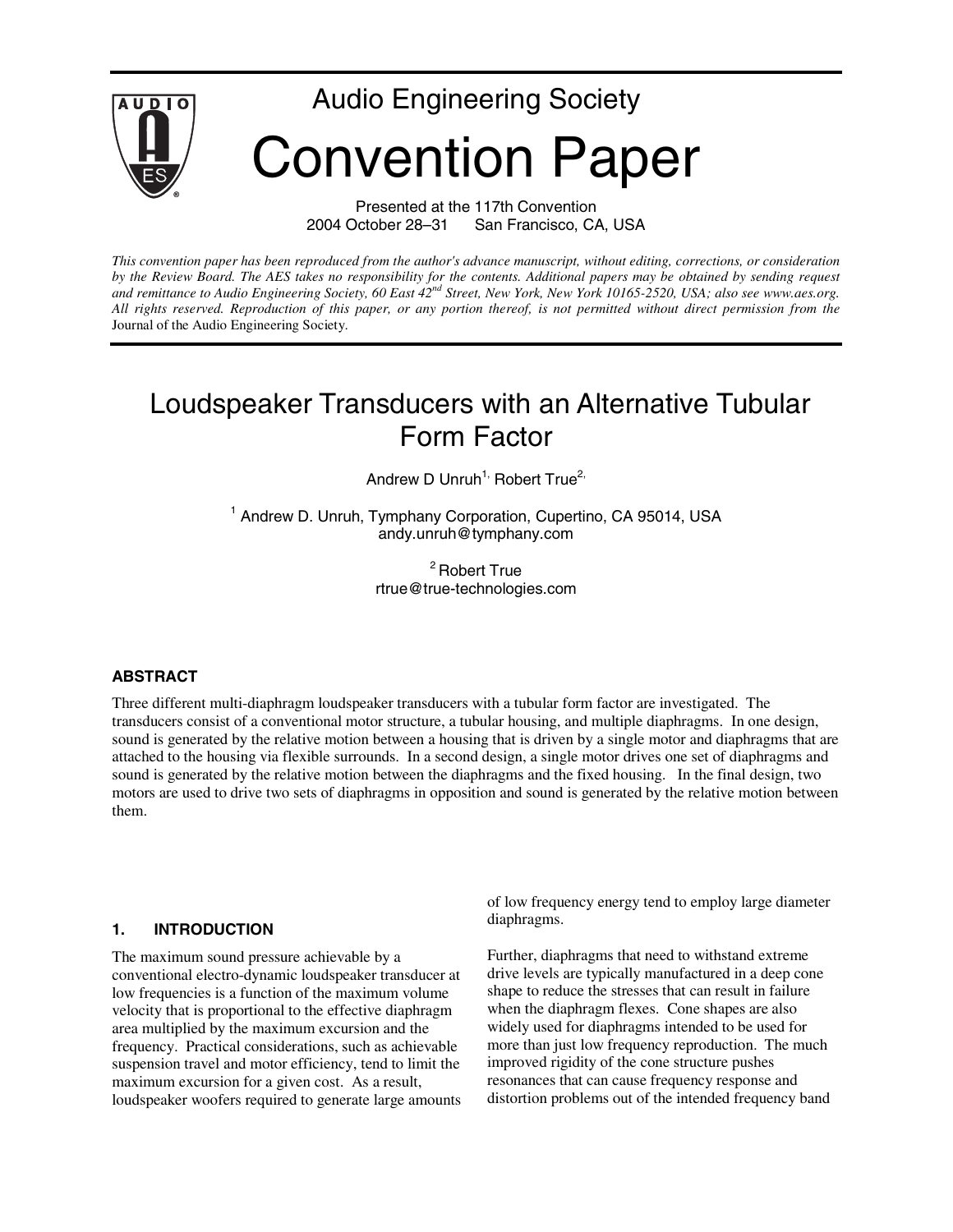(or it at least helps keep them under control.) However, the use of a cone shaped diaphragm and the motor depth required for large excursions combine to substantially increase the depth of the transducer. The large depth and diameter together can often times prevent the device from being used in certain space constrained applications.

The loudspeaker transducers described in this paper use multiple diaphragms that are small and flat and are housed within a tubular shell. This alternative form factor yields a large total surface area but small crosssectional area in a package that can fit in spaces where traditional woofers providing the same performance cannot.

Three novel electrodynamic transducer designs are presented, each of which is capable of producing relatively loud low-frequency sound while employing the alternative tubular form factor.

#### **2. A DESIGN USING INERTIALLY DRIVEN DIAPHRAGMS**

## **2.1. Description**

The transducer described in this section uses multiple diaphragms that are attached to a tube-shaped housing. Figure 1 is an illustration of the transducer. The diaphragms are connected to the shell with conventional surrounds resulting in a loudspeaker with a large total surface area and small cross-sectional area. Orifices, one for each diaphragm, are built into the housing. These orifices allow sound to radiate to the environment. Baffles built into the housing isolate the front and back waves and create a sealed air volume behind each diaphragm. The housing is rigidly attached to the voice coil and the motor is mechanically grounded. A spider or some other suspension component provides a restorative force for the housing and centers the voice coil. Sound is created by the relative motion between the diaphragms and the housing.

At very low frequencies, well below the resonances of the housing and diaphragms, the diaphragms will very nearly be in phase with the housing. In this case, there is no relative motion between the diaphragms and housing; thus, no sound will be produced. At some higher frequency, above the housing and diaphragm first resonances, the housing and diaphragms will move in

opposition, thus producing sound. The overall response, as will be shown, is that of a fourth-order high-pass filter.



#### **Figure 1. Inertially Driven Transducer With Multiple Diaphragms.**

## **2.2. Modeling**

The mechanical impedance of the voice coil and all of the parts rigidly attached to it is:

$$
Zm1 = M1 * s + R1 + 1/(C1 * s)
$$
 (1)

where 
$$
s = j\omega
$$
 (2)

M1 is the combined mass of the voice coil, housing, and effective mass of the spider. R1 is the effective mechanical resistance of the transducer excluding that of the surrounds and C1 is the compliance of the spider.

Of course, when the housing moves, the diaphragms must move and/or the surrounds must stretch. The mechanical impedance of the diaphragms is:

$$
Zm2 = 1/{1/(Msd * s) + 1/(1/(Cdb * s) + Rsd)}
$$
 (3)

where Msd, Cd, and Rsd are the effective mass, compliance, and mechanical impedance of a single diaphragm/surround assembly. Cdb is the effective compliance of the diaphragm's surround, Cd, combined with the compliance of the volume of air, Vb, trapped in the chamber between the diaphragm and the baffle.

The total mechanical impedance as seen by the motor is:

$$
Zmech = Zm1 + NZm2 \tag{4}
$$

where N is the number of diaphragms used.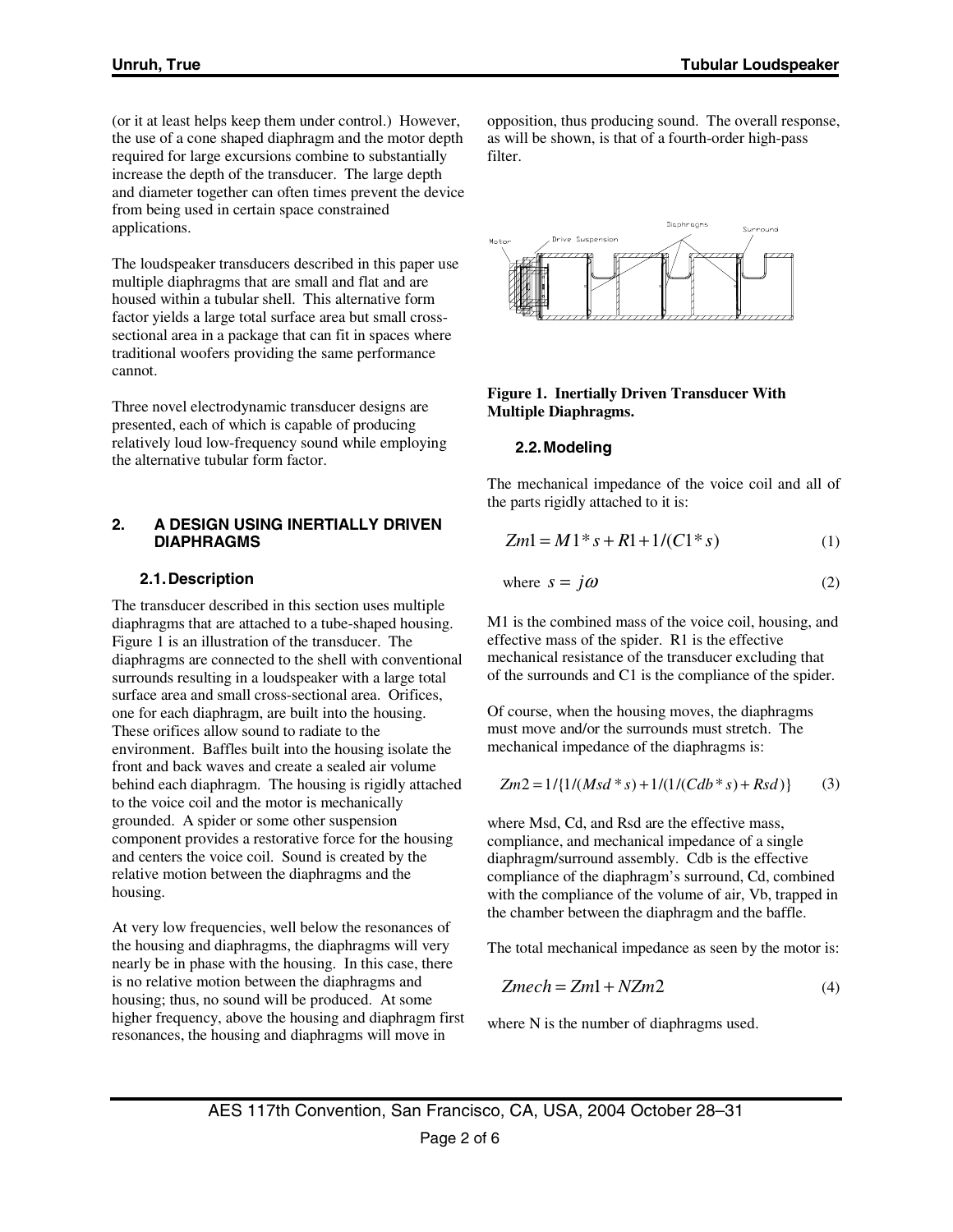Calculating velocity, displacement, and acceleration can be performed in the usual manner:

$$
u1 = (Eg * BL / \text{Re}) / (Zmech + BL^2 / \text{Re}) \quad (5)
$$

$$
x1 = u1/s \tag{6}
$$

$$
a1 = u1 * s \tag{7}
$$

In this transducer, sound is generated by the difference between the motion of the housing and the diaphragms. The diaphragm velocity, displacement, and acceleration are calculated as:

$$
u2 = u1*(1/(Cdb*s) + Rsd)/(Msd*s + Rsd + 1/(Cdb*s))
$$
\n(8)

$$
x2 = u2/s \tag{9}
$$

$$
a2 = u2 \cdot s \tag{10}
$$

The pressure generated is

$$
P = 1.18 * (a2 - a1) * Sd * N / (2 * pi)
$$
 (11)

Where Sd is the area of a single diaphragm

For radiation into half-space, the calculated SPL is:

$$
SPL = 20 * \log 10 (abs(P/20e-6))
$$
 (12)

#### **2.3. Example Calculation**

Figure 2 illustrates the calculated frequency response for a driver of the type described in Section 2.1 and modeled in Section 2.2. The parameters used were as follows:

 $ml = 100$  grams

 $R1 = 1$  kg/sec

- $C1 = 0.25$  mm/N
- $Msd = 100$  grams
- $Cd = 1$  mm/N

Rsd – 1 kg/sec

$$
Bl = 13 N/A
$$

 $Re = 4 ohms$ 

 $Vb = 1$  liter

$$
Sd = 40 \text{ cm}^2
$$



**Figure 2. Calculated Frequency Response of an Inertially Driven Transducer.** 

While this type of transducer is interesting to study, it was not considered for development. Practical issues such as high tube mass and realizing the drive system were the main concerns. Further, the required volume of air behind each diaphragm would result in a transducer that would be considerably longer than the alternative designs considered in the following sections.

#### **3. A DESIGN USING MULTIPLE DIAPHRAGMS AND BAFFLES**

#### **3.1. Description**

The transducer described in this section has a tubular form factor and a single motor mounted on the end of the tube as shown in Figure 3. Sound is generated by the relative motion between the diaphragms and the baffles. The diaphragms are driven at their centers by a single rod passing through them and a hole in the baffles. Referring to Figure 3, if a positive going voltage is applied to the motor, the diaphragms will all move to the right and air will be squeezed out of the top openings while air will be drawn into the rear openings, creating front and back waves. As long as frequencies are low with the wavelengths of sound generated being long relative to the length of the transducer, the sound radiated will be omnidirectional and the front and back waves will behave the same as those generated by a traditional woofer.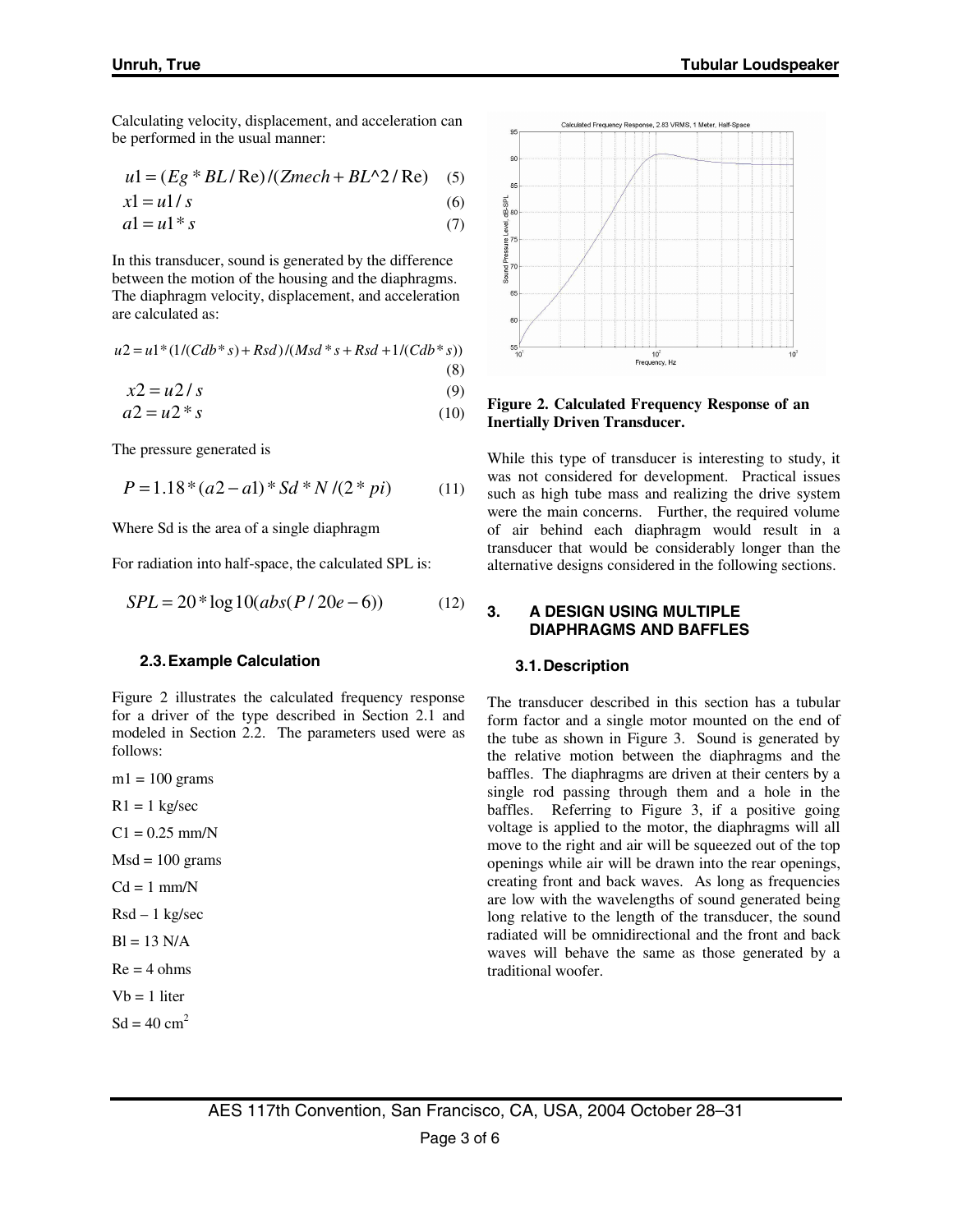

**Figure 3. Transducer Using Multiple Diaphragms and Baffles.** 

## **3.2. Modeling**

Unlike the transducer in the previous section, this device can be analyzed by using the standard loudspeaker parameters of Re, Bl, Fs, Qms, Qes, Sd, Mms, and Cms [2]. Sd is taken as the product of the effective surface area of a single diaphragm multiplied by the total number of diaphragms. Likewise, Mms is taken as the effective moving mass of a single diaphragm multiplied by the total number of diaphragms. Cms is the compliance of a single surround divided by the number of diaphragms. Standard methods of measuring the small signal parameters in conventional loudspeakers apply to this design.

# **3.3. Building a Prototype**

A prototype transducer of this style was built with an 88 mm tube diameter and an overall length of 200 mm using a 50mm voice coil. The measured small-signal parameters were quite close to those calculated from measurements made on the motor and individual diaphragms. The frequency response shown in Figure 4 is as predicted up to about 200Hz. At this frequency, the flat disks (though only 62mm in diameter) exhibit a severe radial mode shape resonance that results in a large peak followed by a dip in the response. Above this frequency, this prototype device is no longer useful. The material choice used for the diaphragms in this exercise was limited by the prototyping process. This first resonance can be pushed up in frequency by using stiffer materials and composites.



**Figure 4. Frequency Response for Tubular Transducer with Baffles and Single Motor. 1W/1m Into Half Space With 27 Liter Sealed Enclosure (Preliminary Data.)** 

Another design preference issue is related to the baffles that separate the pistons. Since one of the goals of this work is to develop the smallest transducer possible for a given performance target, it is desirable to eliminate the baffles. Even though each of the baffles is only a few millimeters thick, the overall length of the device can be extended by a few centimeters when many diaphragms are used. These considerations provided the motivation for the design examined next.

## **4. A DESIGN USING MULTIPLE OPPOSING DIAPHRAGMS**

## **4.1. Description**

The transducer described in this section again employs a tubular form factor. However, it uses two motors wired so that their voice coils move toward each other with positive going voltages and away from each other with negative going voltages. The motor on the left drives half of the diaphragms which are interleaved with those driven by the other motor. Thus, adjacent diaphragms move in opposition to generate sound. This design is illustrated in Figure 5. The radiation characteristics are similar to those described for the transducer of Section 3 with front and rear waves being generated from opposite sides of the device.

The drive rods pass through holes in the opposing diaphragms that are only large enough to provide a small clearance around the rod. If the gap between the rod and diaphragm is too large, the air rushing through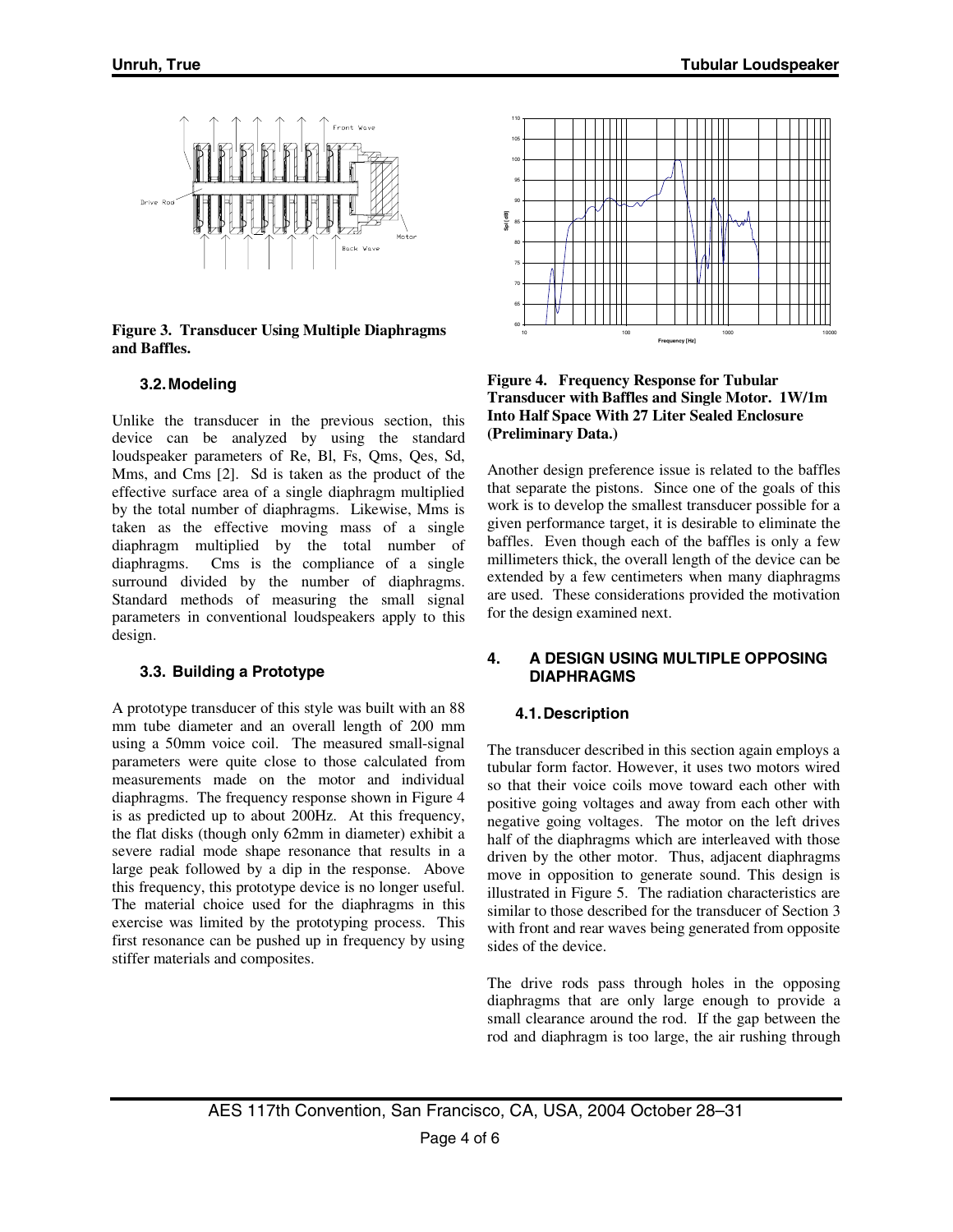the holes becomes audible and the tuning of the system changes. The required hole size was studied prior to building prototypes, and it was determined the holes can be sufficiently small to avoid these problems yet still large enough to meet production requirements.

Since the motors work in opposition, the net mechanical vibration is essentially eliminated. This is an important feature of the design. It allows the transducer to be used in situations where transfer of vibration to the mounting structure would cause extraneous noise or fatigue of other components (for example, a computer chassis or a television monitor.)

An additional advantage of this design is that the drive force is delivered to the diaphragms through multiple rods with each rod at a considerable distance from the diaphragm center. This drive scheme increases the frequency of the first problem resonance in the diaphragm and extends the usable bandwidth of the device.

Finally, the two-motor system of this transducer does increase the cost somewhat, but it also doubles the power handling. This is important because the small motors likely to be used in such a design would typically have limited heat capacity.



**Figure 5. Transducer Using Dual Motors and Multiple Opposing Diaphragms** 

# **4.2. Modeling**

Like the transducer described in Section 3, this device can be analyzed using the standard loudspeaker parameters of Re, Bl, Fs, Qms, Qes, Sd, Mms, and Cms. Re is taken as half the resistance of one voice coil (as they are wired in parallel.) Sd is taken as the product of the effective surface area of a single diaphragm multiplied by the total number of diaphragms. Likewise, Mms is taken as the product of the effective moving mass of a single diaphragm multiplied by the total number of diaphragms. Cms is the compliance of

a single surround divided by the total number of diaphragms. Standard methods of measuring the small signal parameters in conventional loudspeakers also apply to this design.

# **4.3. Building A Prototype**

A prototype of the transducer described in this section was built and measured. The results were very close to predictions. The prototype was 88mm in diameter, 390mm long and used a 50mm voice coil. The winding overhang (Xmax) was 6mm and the maximum excursion was 8mm (one way). Fourteen diaphragms were used and the max SPL achievable was 110 dB at 1 meter (half space radiation.) In this first implementation, the prototyping process used for the surrounds yielded very compliant parts and less than ideal small-signal parameters. Even so, the initial performance was quite encouraging. The measured response is shown in Figure 6. The prototype was completed just before press time and the data is preliminary.



**Figure 6. Frequency Response for Tubular Transducer With Opposing Diaphragms. 1W/1m (1/2W per motor) into Half Space with 27 Liter Sealed Enclosure (Preliminary Data.)** 

# **5. OTHER ALTERNATIVES**

Other possibilities for implementing the tubular form factor were considered. One alternative is to simply stack multiple small speakers inside a tube with vents on opposite sides to create front and back waves. This implementation was quickly ruled out as being noncompetitive to the designs of Sections 3 and 4. The